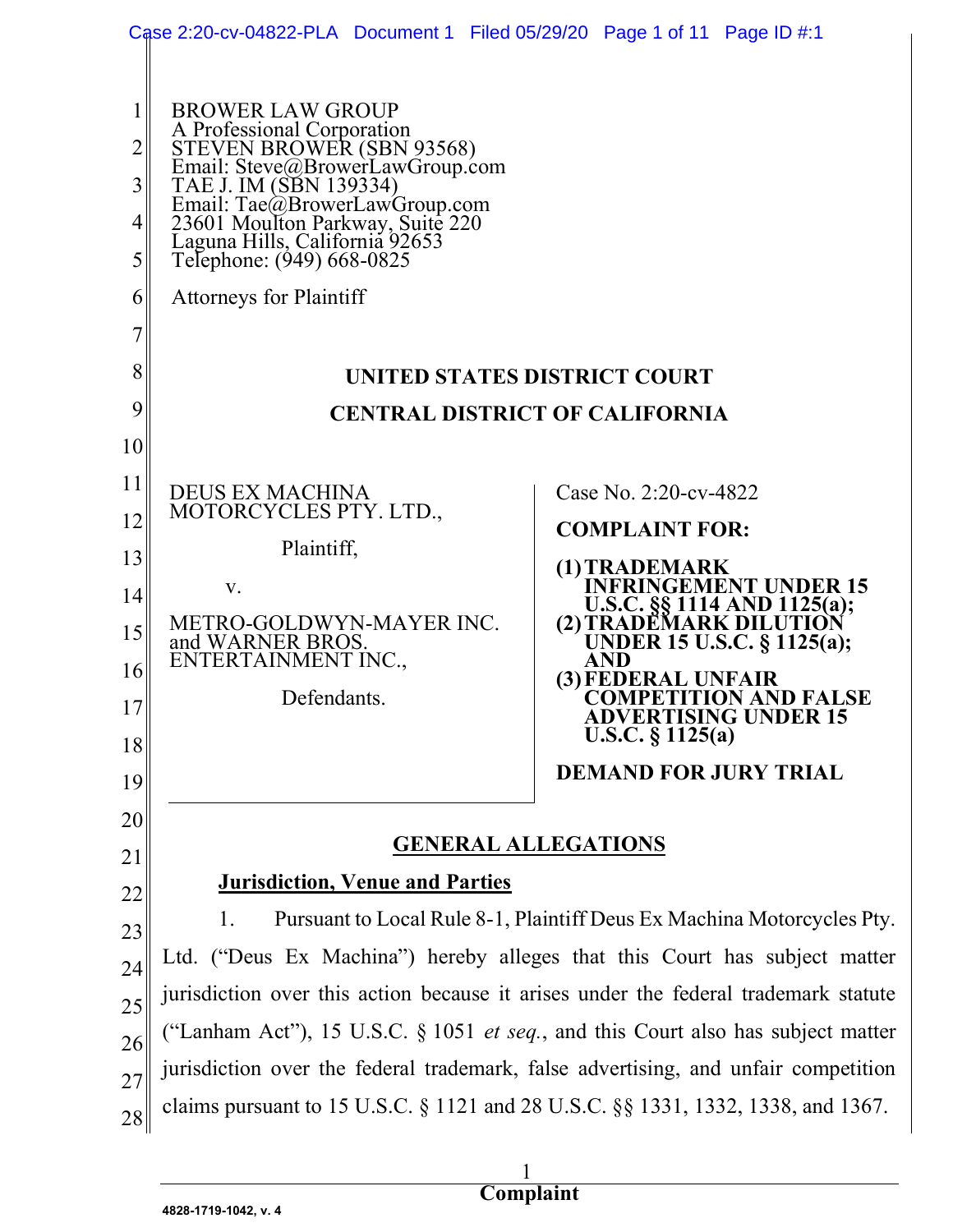1 2 3 2. Deus Ex Machina is a private limited company, organized and existing under the laws of the country of Australia, with a principal place of business in Australia and with a retail store in Venice, California.

4

5

6

7

3. Deus Ex Machina is informed and believes, and on that basis alleges, that Defendant Metro-Goldwyn-Mayer Inc. ("MGM") is a corporation, organized and existing under the laws of the State of Delaware, with a principal place of business in the State of California.

8 9 10 11 4. Deus Ex Machina is informed and believes, and on that basis alleges, that Defendant Warner Bros. Entertainment Inc. ("Warner") is a corporation, organized and existing under the laws of the State of Delaware, with a principal place of business in the State of California.

12 13 14 15 16 17 18 5. Deus Ex Machina is informed and believes, and on that basis alleges, that this Court has personal jurisdiction over MGM and Warner Bros. (hereinafter collectively referred to as "Defendants") because they have extensive contacts with, and conduct business within, the State of California and specifically within this judicial district; the causes of action asserted in this Complaint arise out of Defendants' contacts with this judicial district; and Defendants have caused tortious injury to Deus Ex Machina in this judicial district.

19 20 21 22 23 6. Venue is proper in this judicial district under 28 U.S.C. §§ 1391(b) and (c) because Defendants have extensive contacts with, and conduct business within, the State of California and this judicial district; the causes of action asserted in this Complaint arise out of Defendants' contacts with this judicial district; and Defendants have caused tortious injury to Deus Ex Machina in this judicial district.

24

### Deus Ex Machina's Business and Trademark

25 26 7. Deus Ex Machina began conducting business in 2006 in Australia as maker of custom motorcycle parts and hand-built motorcycles.

27 28 8. Deus Ex Machina's business then expanded into related goods, including but not limited to clothing that Deus Ex Machina created to be compatible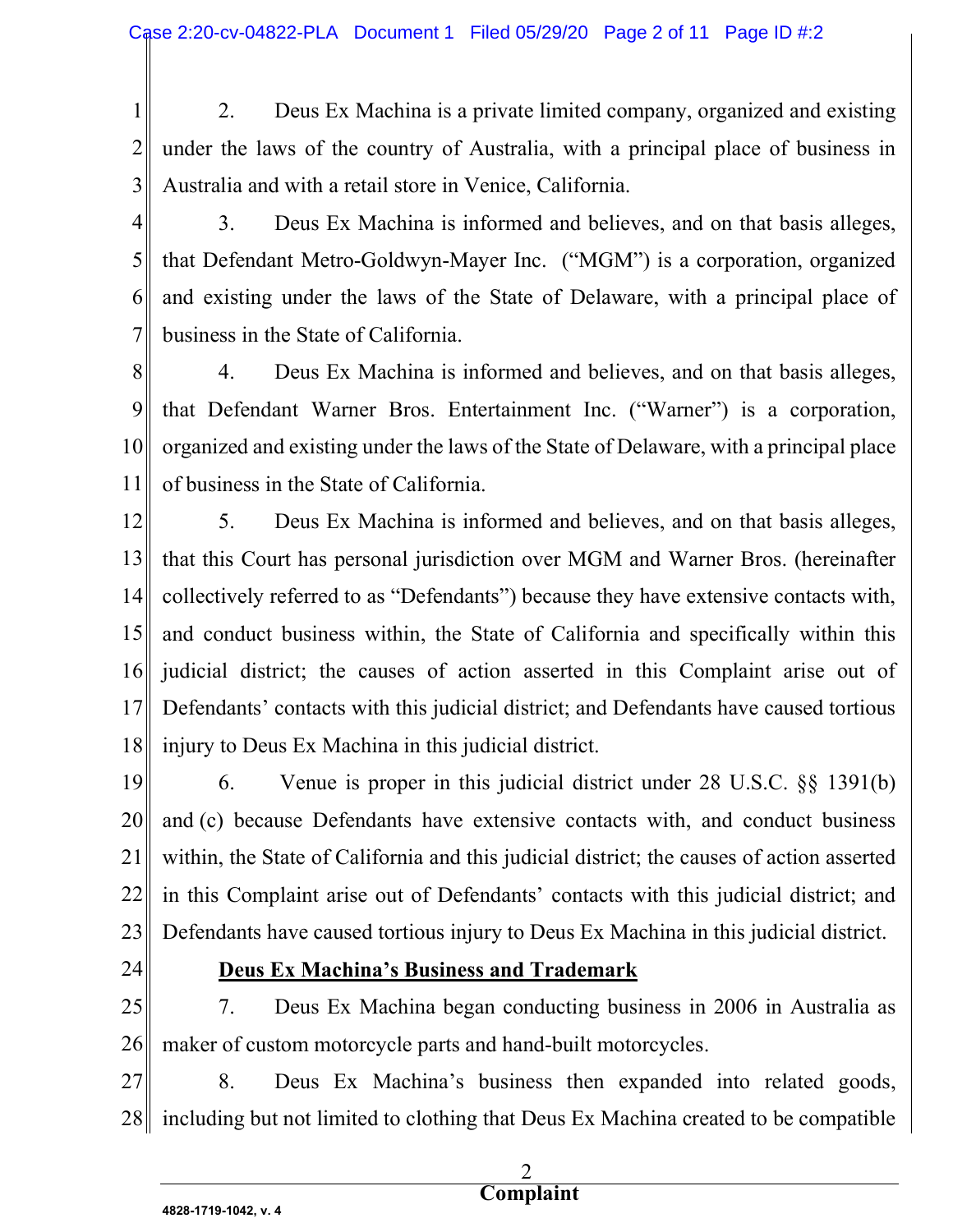1 2 3 4 with the motorcycle riding lifestyle as envisioned by design professionals and marketing professionals paid by Deus Ex Machina to create a favorable brand association, in the mind of consumers and potential consumers, for products of Deus Ex Machina.

5 6 7 9. Deus Ex Machina has locations throughout the world, including several locations in Australia and Bali and also locations in France, Indonesia. Italy, Japan, the Netherlands, South Africa, Spain, Switzerland and Turkey.

8 9 10 11 10. Deus Ex Machina began conducting business in 2011 in the United States and has a store selling Deus Ex Machina merchandise in Venice, California, which is located within the Central District of California, as well as an online store directed to US customers at https://shop.us.deuscustoms.com/#1.

12

13

11. Deus Ex Machina's core target market is males from 18 to 30 years old, with only limited styles for children and females.

14 15 16 17 12. Deus Ex Machina's streetwear clothing items such as short sleeved and long sleeved tees, caps, sweats, fleece and hoodies and light jackets (denim jackets, coach jackets) and some heavier winter jacketing are primarily marketed to males of 18 to 30 years old, although some are purchased and worn by women.

18 19 20 13. The underpinnings of Deus Ex Machina's brand and brand story draw on custom motorcycle culture and vintage surf culture and the intersection and mingling of those lifestyle cultures with art, music and other popular culture.

21 22 23 14. Deus Ex Machina has spent almost 14 years creating a very specific brand image and reputation for quality in stylish streetwear in a broad range of global markets.

24 25 26 27 28 15. While apparel and accessories are 80% of its business, Deus Ex Machina has also participated in making and publishing a number of movies portraying surf, motorcycle and other cultural themes and activities like music and snowboarding. This movie making activity is a core part of Deus Ex Machina's cultural foundation to enhance the value of the brand.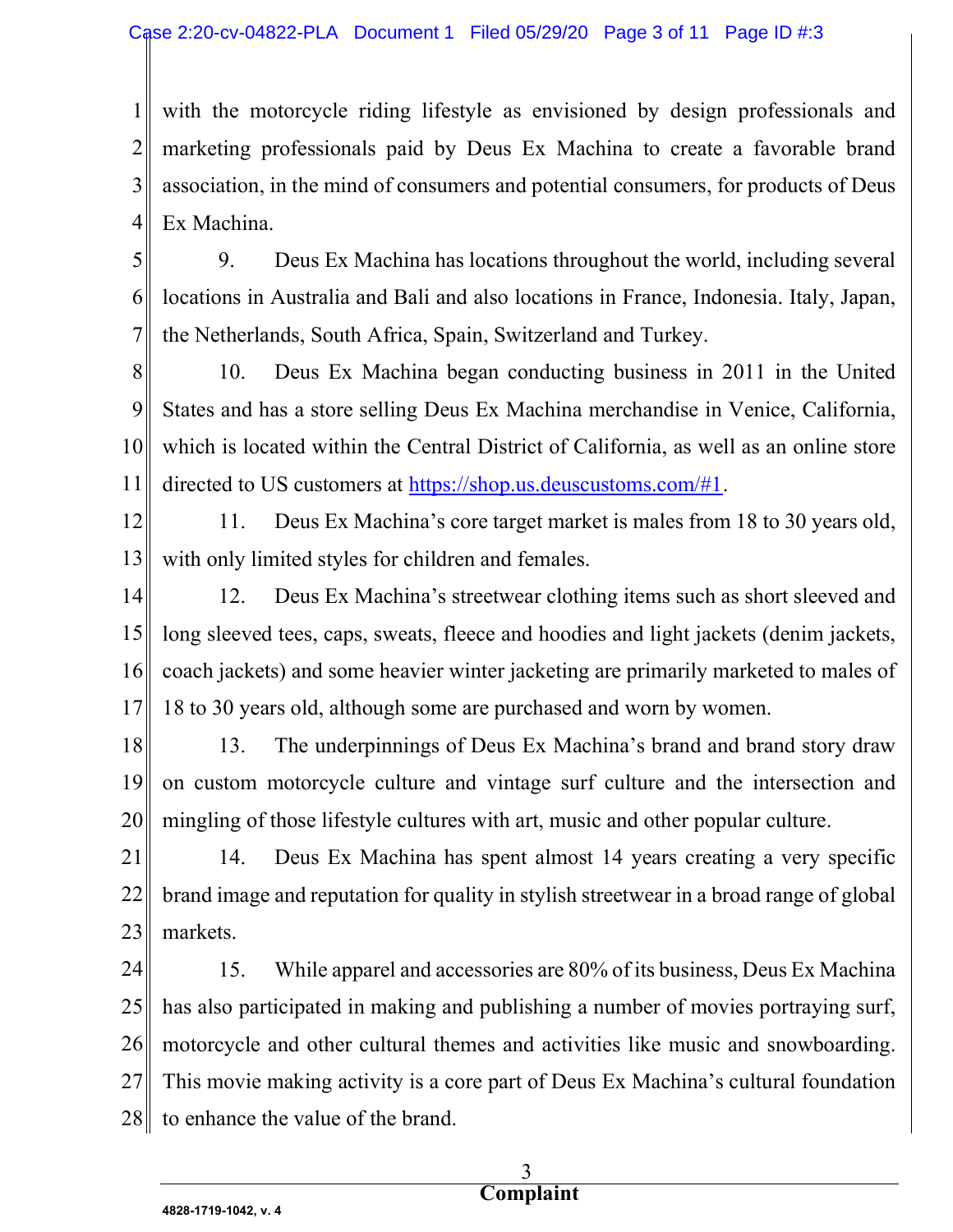1 2 3 16. Deus Ex Machina has been widely mentioned in articles in both print and online media, including a feature article in the Los Angeles Times which was published on January 24, 2015.

4 5 6 7 8 9 10 11 17. On January 25, 2011, the United States Patent & Trademark Office ("PTO") issued to Deus Ex Machina, U.S. Trademark Registration No. 3,910,284 for the mark DEUS EX MACHINA in connection with, among other things, "[c]lothing, namely, shorts, shirts, blouses, T-shirts, skirts, ties, belts for clothing, dresses, pants, coats, scarves, mittens, gloves and sweaters, suits, jackets, hats, caps, boots, sandals, shawls; vests; sleepwear; swimwear, footwear, insoles for footwear and headwear." [Emphasis added.] A true and correct copy of this registration is attached hereto as Exhibit A.

12 13 14 18. Deus Ex Machina has devoted substantial time, effort, and resources to the development and extensive promotion of the DEUS EX MACHINA mark and the products offered thereunder.

15 16 17 18 19. Deus Ex Machina has used and continues to use the mark DEUS EX MACHINA in connection with, among other items of clothing, jackets which are marketed primarily to members of the public who are interested in motorcycles and the motorcycle lifestyle.

19 20 21 22 20. DEUS EX MACHINA became an incontestable mark as of June 12, 2017. A true and correct copy of the PTO's June 12, 2017 Notice of Acceptance/Acknowledgement as to Sections 71 and 15 is attached hereto as Exhibit B.

23 24 25 26 21. The DEUS EX MACHINA registration is in full force and effect on the PTO's Principal Register, and gives rise to presumptions in favor of Deus Ex Machina with respect to validity, ownership, and exclusive rights to use the DEUS EX MACHINA mark throughout the United States.

- 27
- 28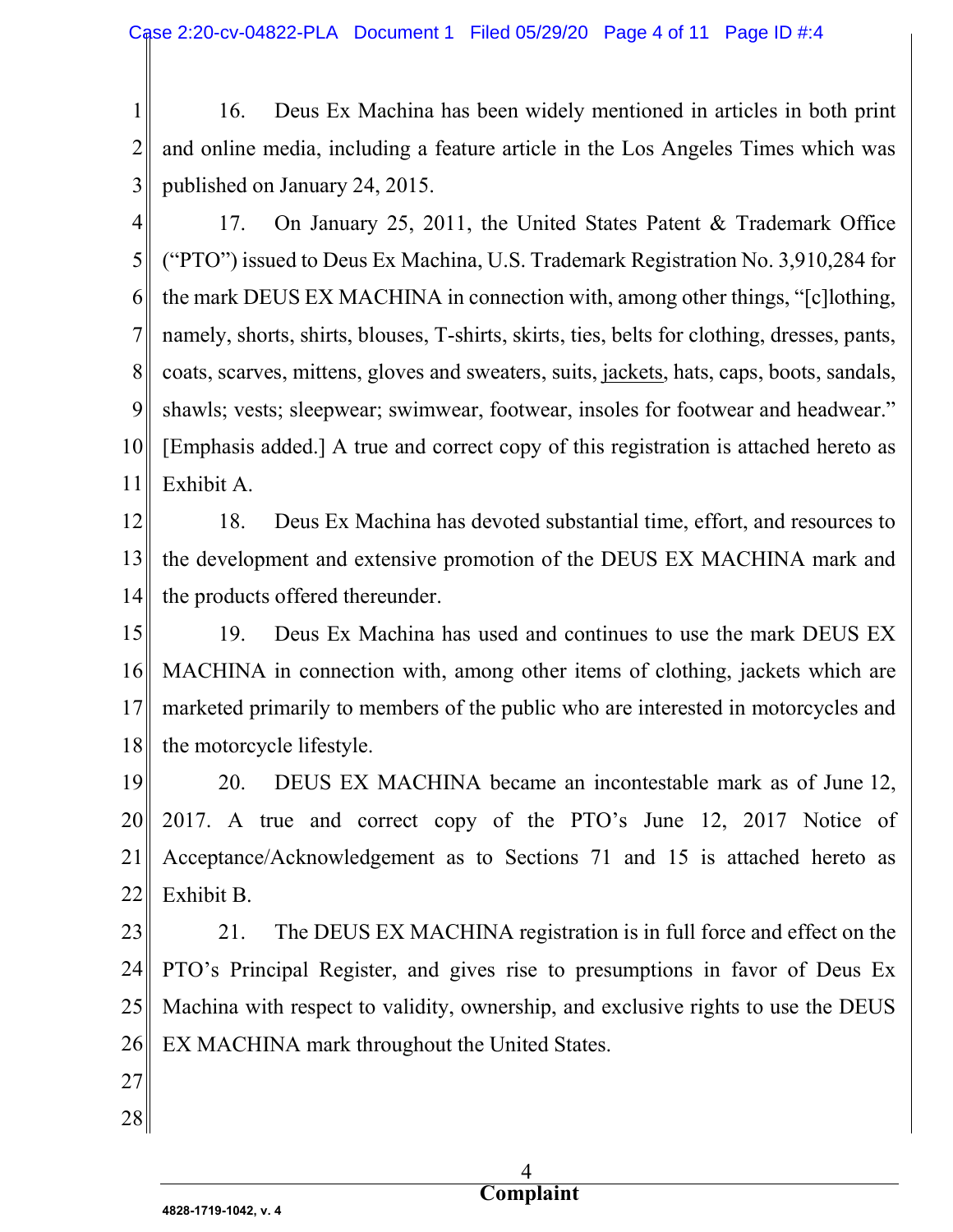Unauthorized Use of DEUS EX MACHINA

2 3 4 22. Deus Ex Machina is informed and believes that Defendants jointly produced, marketed, distributed and released in the United States, on or about May 17, 2019, a movie entitled "The Sun Is Also a Star" ("Movie").

5 6 7 23. Deus Ex Machina is informed and believes, and on that basis alleges, that Defendants released trailers for the Movie ("Trailer") on or about February 6, 2019.

8 9 24. Deus Ex Machina is informed and believes, and on that basis alleges, that the Trailer has been viewed over nine million times to date.

10 11 12 13 25. In both the Movie and the Trailer, the lead actress in the Movie, Yara Shahidi, who played teenager "Natasha Kingsley," wears a blue and rustic gold bomber jacket ("Jacket") with the words "DEUS EX MACHINA" inscribed in the back in large letters.

14 15 16 17 26. Deus Ex Machina is informed and believes, and on that basis alleges, that the style and coloring of the Jacket is not consistent with and/or is inferior in quality to what most consumers and motorcycle enthusiasts would associate with a motorcycle lifestyle consistent with the mark.

18 19 20 27. Deus Ex Machina is informed and believes, and on that basis alleges, that the Movie is available on DVD and online and that the identical infringing Jacket can be seen in the DVD and online versions of the Movie.

21 22 28. The Jacket is not a product of Deus Ex Machina. Deus Ex Machina is informed and believes that the Jacket was created by Defendants for the Movie.

23

1

24 25 29. Deus Ex Machina is informed and believes, and on that basis alleges, that the Movie is considered a teen drama; received mixed reviews from critics; and was a box-office failure, only grossing \$6 million against its \$9 million budget.

26 27 28 30. Deus Ex Machina is informed and believes, and on that basis alleges, that Defendants have authorized copies of the Jacket to be sold by among others, the websites www.hjacket.com and www.newamericanjackets.com.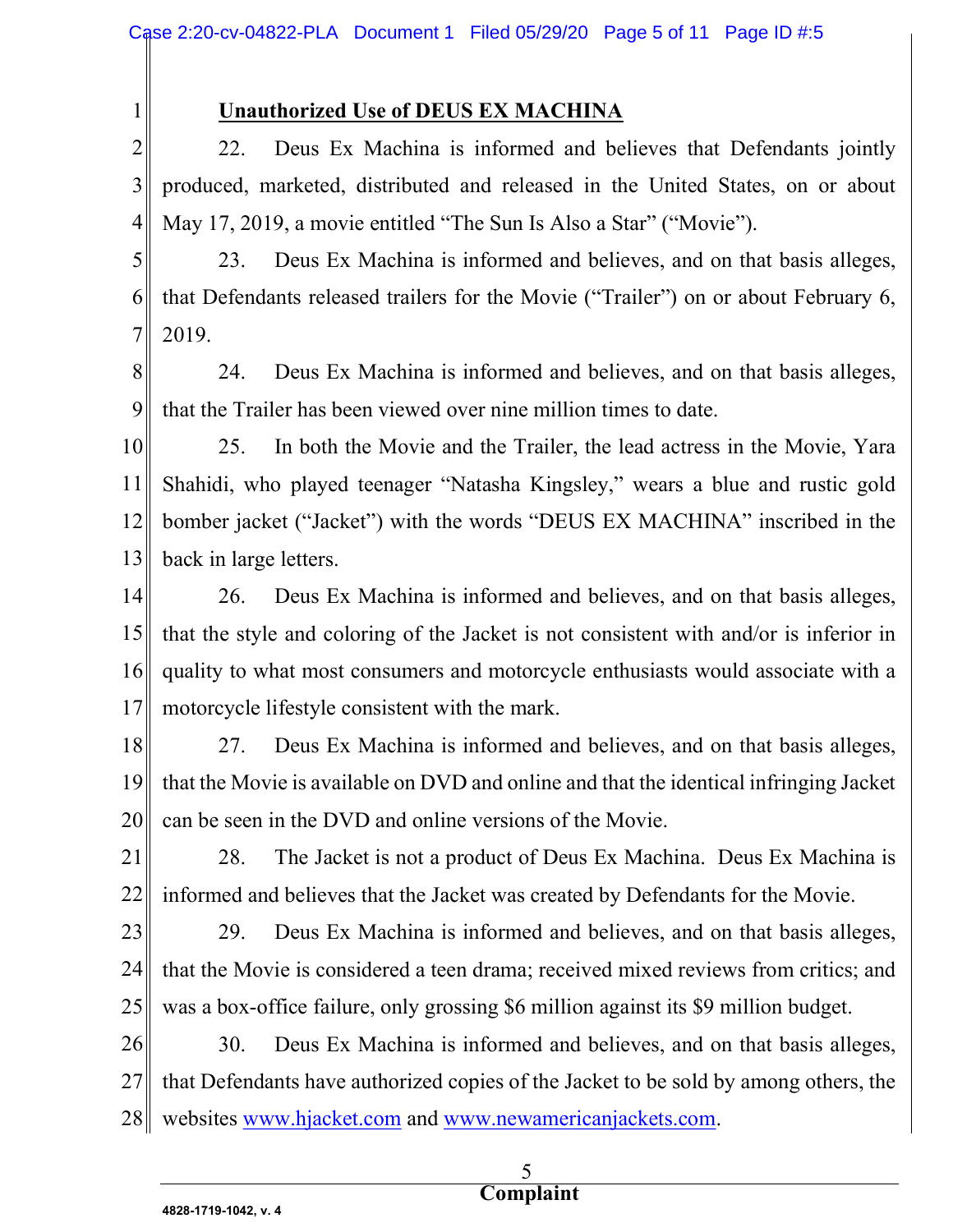1 2 3 4 5 6 31. Deus Ex Machina is informed and believes that the lead actor in the Movie, Charles Melton, who played teenager "Daniel Bae", posed for pictures posted to social media to help promote the Movie in which he wore clothing actually sold by Deus Ex Machina, creating the impression that Deus Ex Machina was involved in promoting the Movie and that the use of inferior infringing products and references in the Movie to DEUS EX MACHINA were authorized by Deus Ex Machina.

7 8 9 32. The actions described in paragraphs 22 to 31, and each of them, were undertaken without the Defendants obtaining any permission, license or other rights from Deus Ex Machina as the owner of the mark.

10 11 12 33. Deus Ex Machina is informed and believes, and on that basis alleges, that every time either the offending Trailer or Movie is watched, or copies of the Jacket are advertised, sold or worn in public, Deus Ex Machina is injured because:

13

A. Deus Ex Machina's trademark has been infringed;

14 15 16 17 B. The use of the trademark DEUS EX MACHINA in the Movie on a type of product widely sold by Deus Ex Machina, a light bomber style jacket, detracts from the brand image Deus Ex Machina has built because the jacket in the Movie is gaudy and of inferior quality, and worn by the teenage, female lead;

18 19 20 21 C. Deus Ex Machina makes movies in order to promote its brand and the use of the DEUS EX MACHINA trademark in the Movie will cause people to think that Deus Ex Machina is using md promoting the Movie as a way to change its brand by marketing to females and teenagers;

22 23 D. Deus Ex Machina is being associated with a schmaltzy teen-style love story, totally inconsistent with the brand image Deus Ex Machina has built;

24

E. Deus Ex Machina is being associated with a flop; and

25 26 27 F. Deus Ex Machina is being associated with a jacket inferior in quality to what most consumers and motorcycle enthusiasts would associate with a motorcycle lifestyle consistent with the mark.

28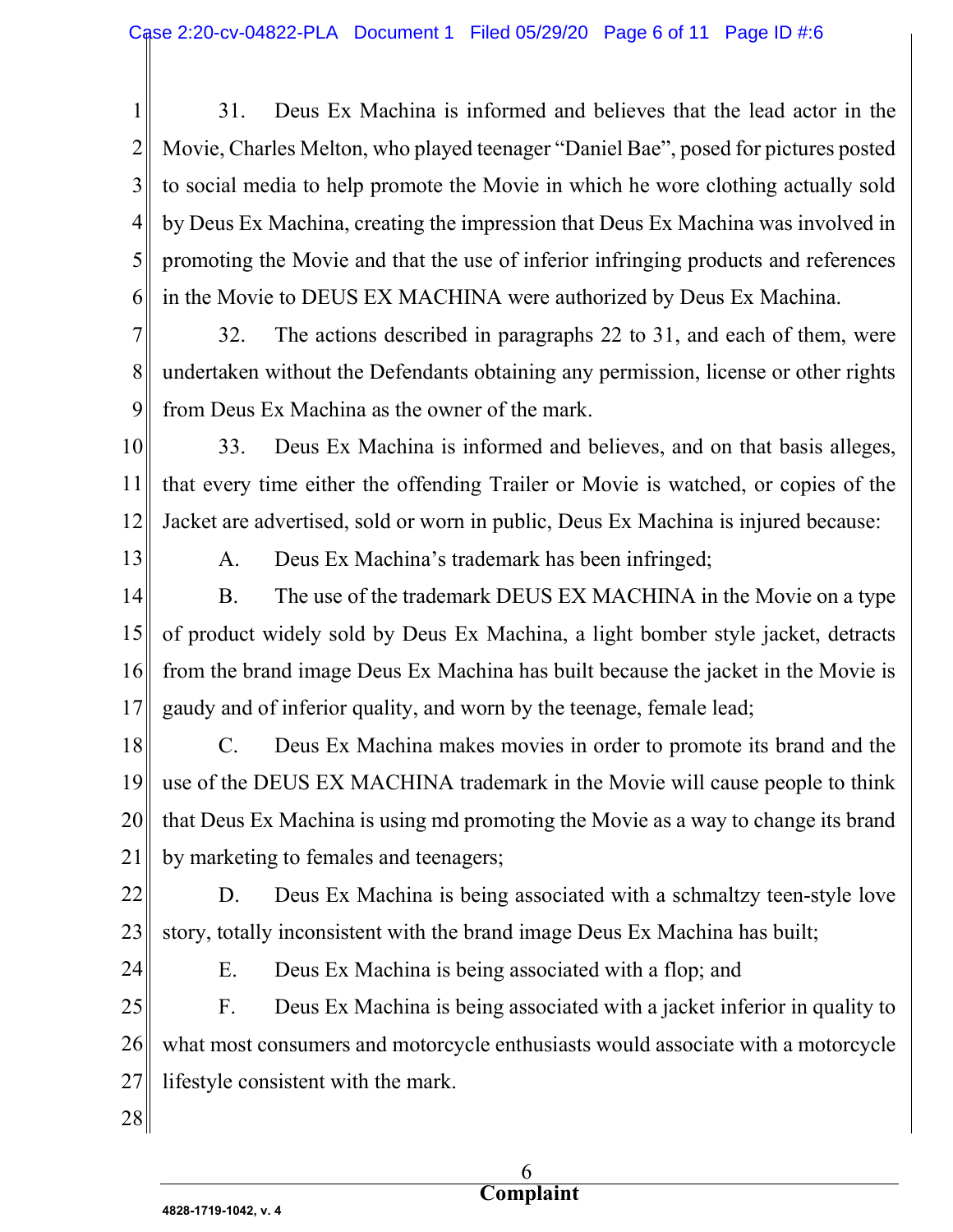1 2 3 4 5 34. Deus Ex Machina is informed and believes that Defendants have willfully, knowingly and maliciously used the trademark DEUS EX MACHINA to advertise and market the Movie, engaging in trademark infringement, trademark dilution, unfair competition and false advertising in violation of 15 U.S.C. §1114 and  $§1125(a).$ 

6 7 35. Deus Ex Machina is informed and believes that the commercial impact of Defendants' actions is that:

8 9 A. Deus Ex Machina's mark has been and continues to be wrongfully and repeatedly used without fair compensation; and

10 11 B. Deus Ex Machina's customers and potential customers are confused as to the image that Deus Ex Machina is trying to create with its products.

12 13 14 15 36. In a July 12, 2019 letter, intellectual property counsel for MGM, Jill M. Pietrini of Sheppard Mullin Richter & Hampton LLP advised Deus Ex Machina that MGM disagreed with Deus Ex Machina's contention that the Movie and the Trailer infringed Deus Ex Machina's trademark rights.

16 17 18 37. Unless this Court restrains and enjoins Defendants from further trademark infringement, trademark dilution, and associated acts as set forth above, Deus Ex Machina will be irreparably harmed and there is no adequate remedy at law.

19

20

FIRST CLAIM FOR RELIEF FOR TRADEMARK INFRINGEMENT UNDER 15 U.S.C. §§ 1114 and 1125(a)

21 22 38. Deus Ex Machina repeats, realleges and incorporates herein by this reference each and every allegation set forth in Paragraphs 1 through 36, above

23 24 25 26 27 39. The actions of Defendants described above and specifically, without limitation, their unauthorized use of the DEUS EX MACHINA trademark, to advertise, promote, market, and sell the Movie and the Jacket throughout the United States including California, constitute trademark infringement in violation of 15 U.S.C. §§ 1114 and 1125(a).

28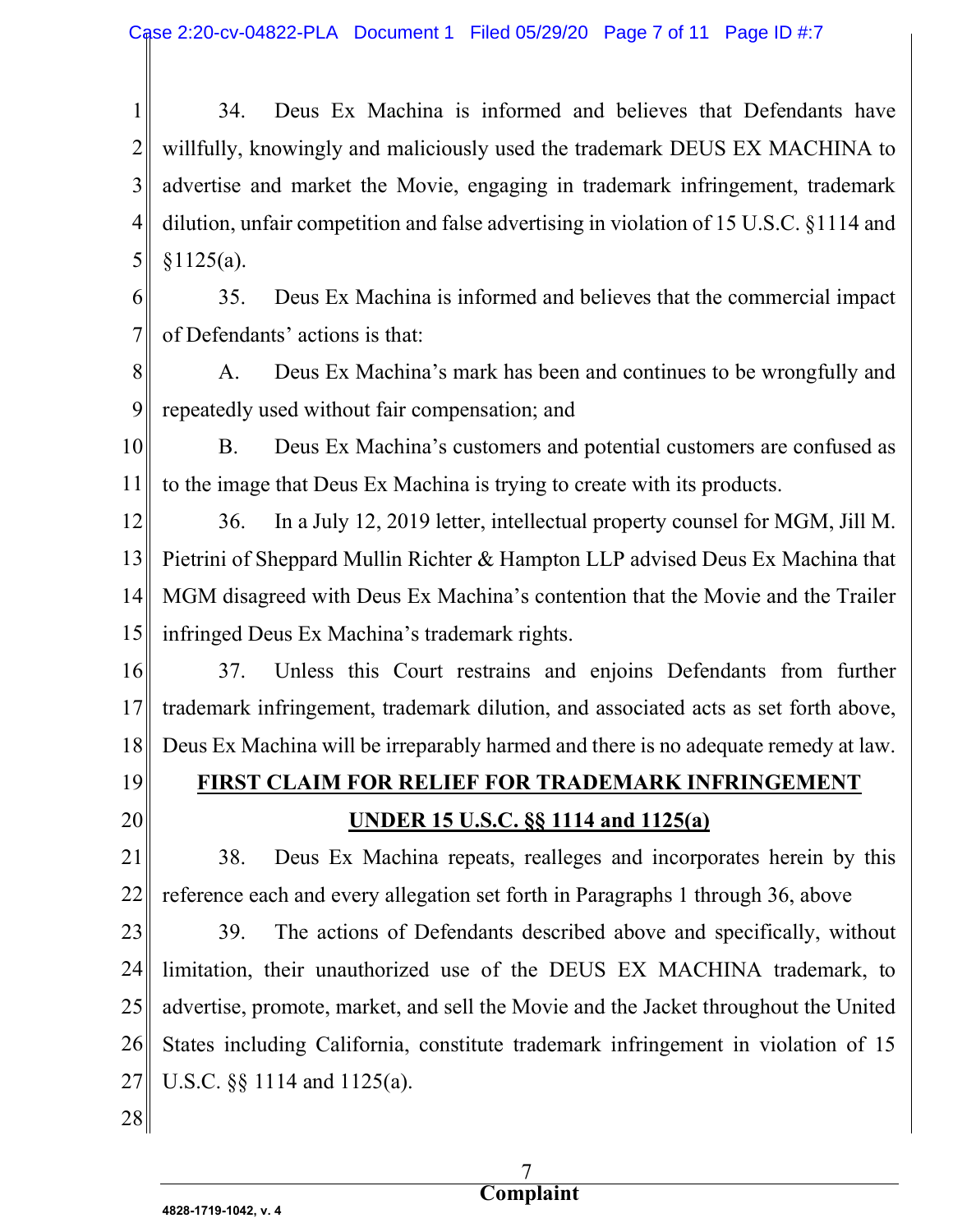1 2 3 4 5 6 40. The actions of Defendants, if not enjoined, will continue. Deus Ex Machina has suffered and continues to suffer damages in an amount to be proven at trial consisting of, among other things, diminution in the value of and goodwill associated with the DEUS EX MACHINA mark, and injury to Deus Ex Machina's business and reputation. Deus Ex Machina is therefore entitled to injunctive relief pursuant to 15 U.S.C. § 1116.

7 8 9 10 11 12 13 14 41. Pursuant to 15 U.S.C. § 1117, Deus Ex Machina is entitled to recover damages in an amount to be determined at trial, the profits made by Defendants on sales of the Jacket, and the costs of this action. Furthermore, Deus Ex Machina is informed and believes, and on that basis alleges, that the actions of Defendants were undertaken willfully and with the intention of causing confusion, mistake, or deception, making this an exceptional case entitling Deus Ex Machina to recover additional treble damages and reasonable attorneys' fees pursuant to 15 U.S.C. § 1117.

- 15
- 16

### SECOND CLAIM FOR RELIEF FOR TRADEMARK DILUTION UNDER 15 U.S.C. § 1125(a)

17 18 42. Deus Ex Machina repeats, realleges and incorporates herein by this reference each and every allegation set forth in Paragraphs 1 through 40, above.

19 20 21 22 23 43. The actions of Defendants described above and specifically, without limitation, their unauthorized use of the DEUS EX MACHINA trademark, to advertise, promote, market, and sell the Movie and the Jacket throughout the United States including California are likely to cause dilution by blurring and tarnishment in violation of 15 U.S.C. § 1125(c).

24 25 26 27 28 44. Deus Ex Machina is informed and believes, and on that basis alleges, that the actions of Defendants described above were and continue to be deliberate and willful. Deus Ex Machina is therefore entitled to recover damages in an amount to be determined at trial, profits made by Defendants on sales of the Jacket, and the costs of this action pursuant to 15 U.S.C. § 1117.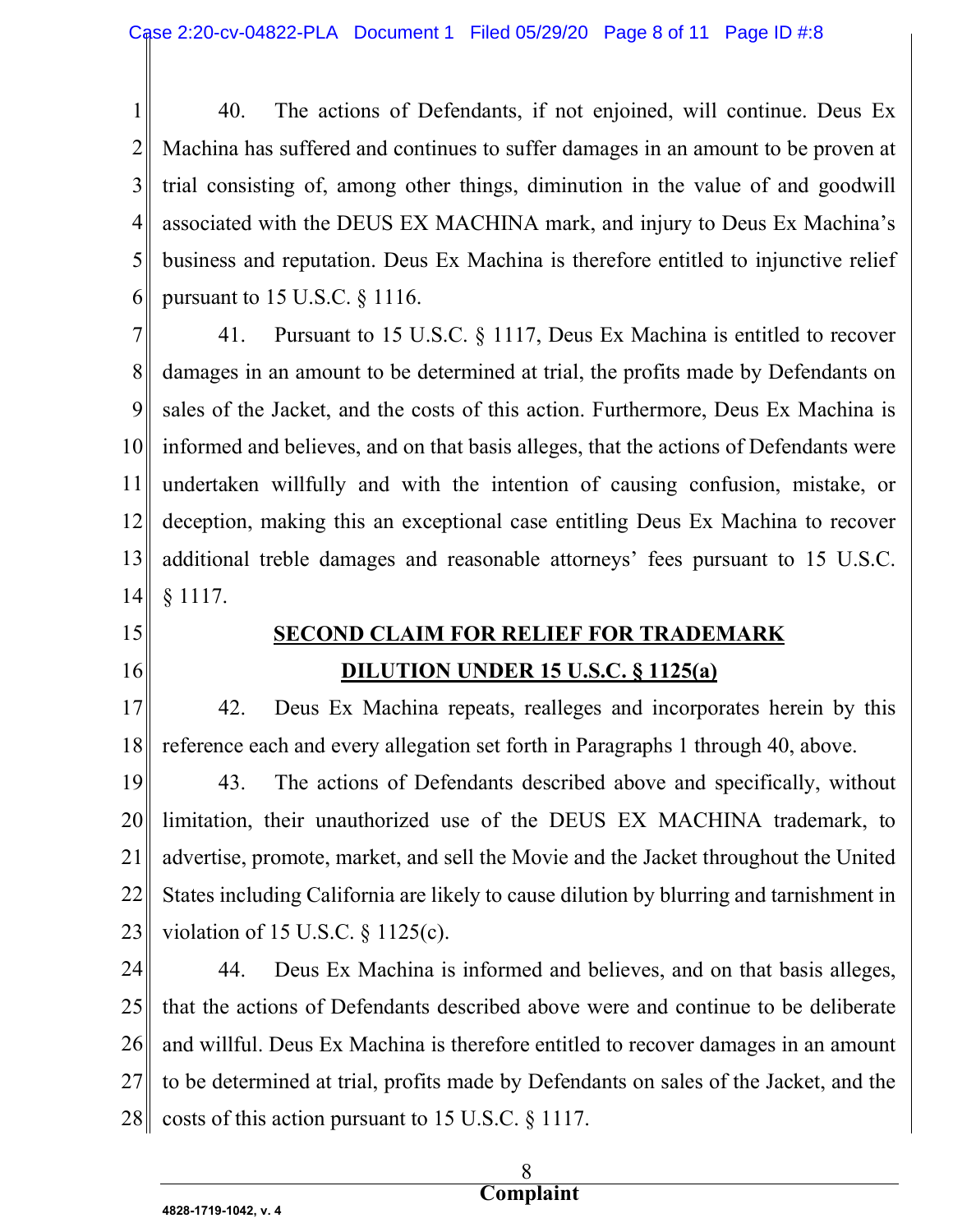# THIRD CLAIM FOR FEDERAL UNFAIR COMPETITION AND

2

1

## FALSE ADVERTISING UNDER 15 U.S.C. § 1125(a)

3 4 45. Deus Ex Machina repeats, realleges and incorporates herein by this reference each and every allegation set forth in Paragraphs 1 through 43, above.

5 6 7 8 9 46. Defendants' actions described above and specifically, without limitation, Defendants' use of the DEUS EX MACHINA trademark, in commerce to advertise, market, and sell the Movie and Jacket throughout the United States including California constitute unfair competition and false advertising in violation of 15 U.S.C. § 1125(a).

10 11 47. Consumers are likely to be misled and deceived by Defendants' representations.

12 13 48. Defendants knew or should have known that their statements were false or likely to mislead.

14 15 16 17 49. As an actual and proximate result of Defendants' willful and intentional actions, Deus Ex Machina has suffered damages in an amount to be determined at trial, and unless Defendants are enjoined, Deus Ex Machina will continue to suffer irreparable harm and damage to its business, reputation, and goodwill.

18 19 20 21 22 23 24 25 50. Pursuant to 15 U.S.C. § 1117, Deus Ex Machina is entitled to damages for Defendants' Lanham Act violations, an accounting for profits made by Defendants on sales of the Jacket, as well as recovery of the costs of this action. Furthermore, Deus Ex Machina is informed and believes, and on that basis alleges, that Defendants' conduct was undertaken willfully and with the intention of causing confusion, mistake or deception, making this an exceptional case entitling Deus Ex Machina to recover additional damages and reasonable attorneys' fees pursuant to 15 U.S.C. § 1117.

### 26

### PRAYER FOR RELIEF

27 28 WHEREFORE, Deus Ex Machina prays that this Court enter judgment against Defendants as follows: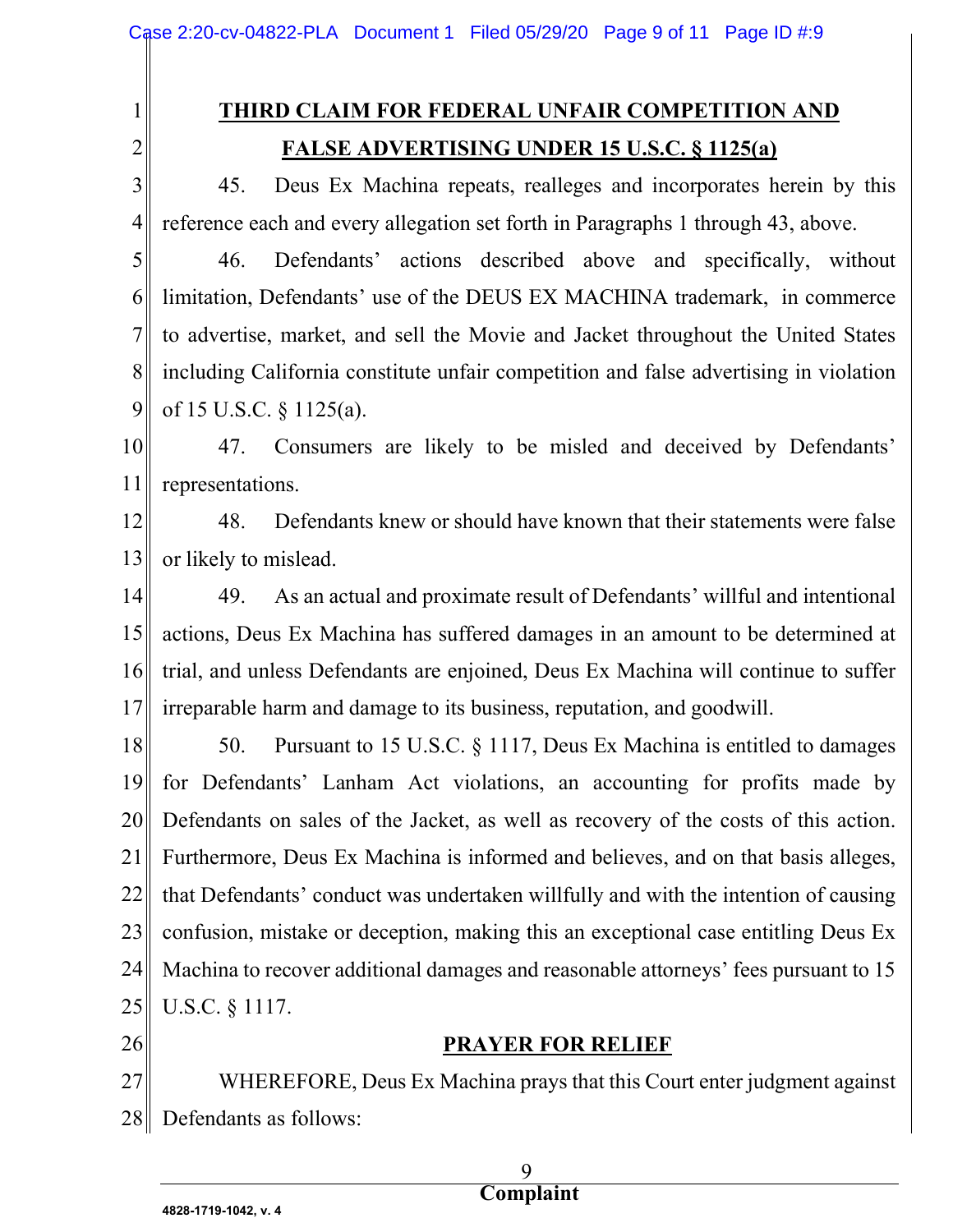1 2 3 4 5 1. That Deus Ex Machina be granted injunctive relief under 15 U.S.C. § 1051 et seq. restraining and enjoining Defendants from directly or indirectly infringing on the DEUS EX MACHINA trademark; requiring Defendants to destroy and/or recall the offending material; and restraining and enjoining Defendants from otherwise engaging in acts of unfair competition and unfair trade practices;

6 7 8 2. That Deus Ex Machina be awarded damages pursuant to 15 U.S.C. § 1117(a), sufficient to compensate it for the damage caused by Defendants' false and misleading statements;

9 10 3. That Deus Ex Machina be awarded Defendants' profits derived by reason of said acts, or as determined by said accounting;

11 12 13 14 4. That such damages and profits be trebled and awarded to Deus Ex Machina and that Deus Ex Machina be awarded its costs, attorneys' fees and expenses in this suit under 15 U.S.C. § 1117, as a result of Defendants' willful, intentional, and deliberate acts in violation of the Lanham Act;

15 16 5. That Deus Ex Machina be granted prejudgment and post-judgment interest;

17 18 6. That Deus Ex Machina be granted costs associated with the prosecution of this action; and

19 20 7. That Deus Ex Machina be granted such further relief as the Court may deem just.

22

21

23

24

25

26

27

28

#### DATED: May 29, 2020 BROWER LAW GROUP A Professional Corporation

By: /s/ Steven Brower Steven Brower Attorneys for Plaintiff